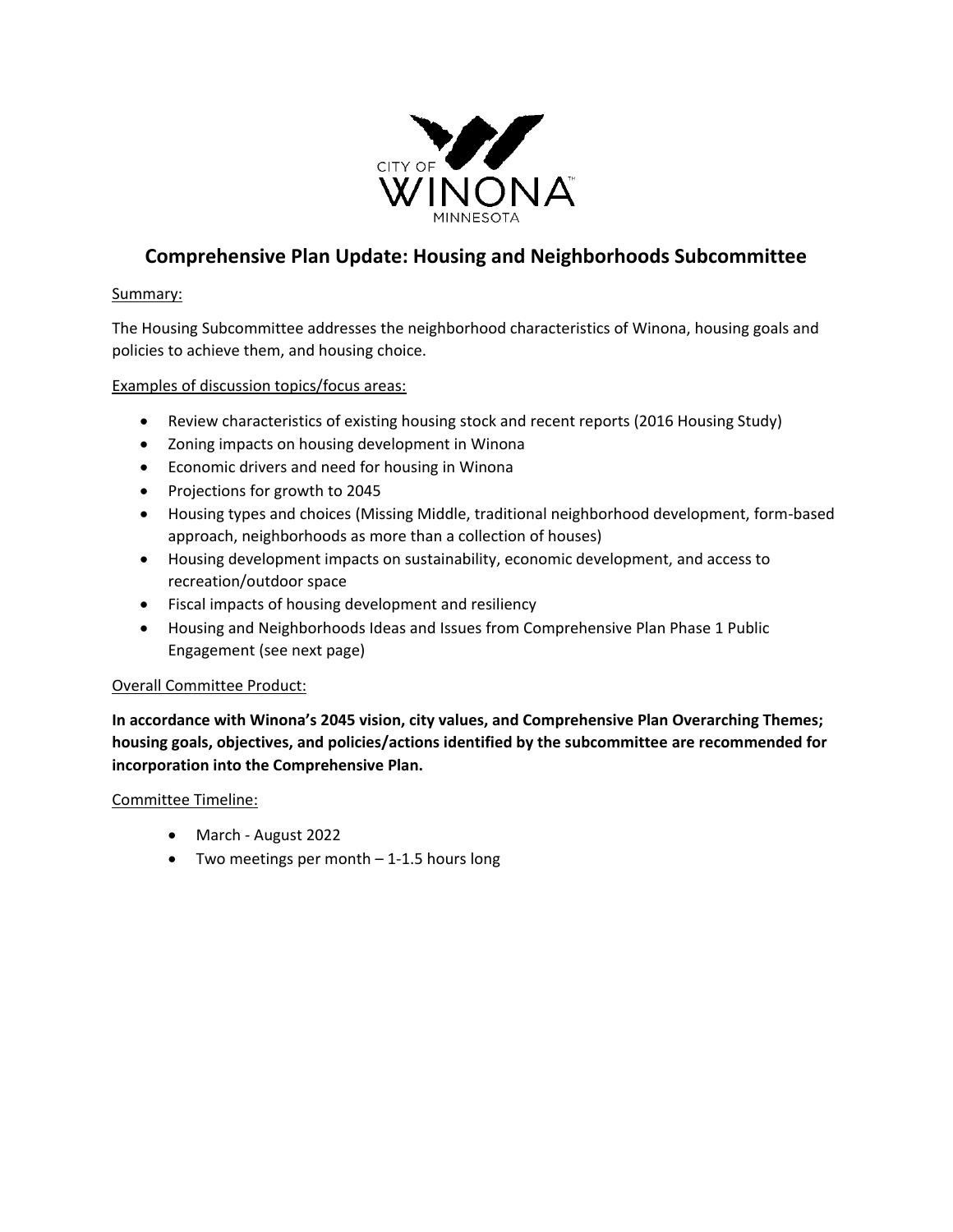# **Housing and neighborhoods**

Responses about housing focused on increasing the amount and variety of housing, with an emphasis on affordability for families and working-age folks. There were 209 comments about housing across all responses to questions about issues and ideas for Winona's future.

## **Connections to values**

Housing choice and quality matter to Winona's shared values of livability and economy, and comprehensive plan themes of equity and sustainability.

### **Issues and ideas**

- 1. Housing choice. Respondents expressed a need for more housing that meets a variety of needs.
	- Winona needs to concentrate on affordable housing difficult to find land that can be developed reasonably, especially with the bluffs and the river. Twin homes and quad homes would be advantageous. We hear that housing is expensive here. Sometimes this is a drawback to winona - tough to find a place to live.
	- Winona NEEDS more homes for families especially for those who have walked a bad past and are trying to get back on their feet! It's hard for those like myself and my husband that have a bad past and a record to find a decent place to live. To many homes for college students and not enough for families in need!
	- $\circ$  8000 people commute into winona, 11,000 commute out. There seems to be college housing, but what about family housing? Family rentals, starter homes, more housing inventory options - many single family homes have been converted into rentals for college students
	- $\circ$  Housing. Housing is affordable here in my opinion, but finding a home to purchase was challenging and I would have preferred being able to buy a new-build which was unavailable.
- 2. Housing quality. Respondents noted that housing quality varies in Winona, and much of the housing that is available is not desirable. The age of Winona's housing stock is of note as well - 40% of housing units in Winona were built in 1939 or earlier.
	- Housing-not enough quality homes for everyone. The ones on market are very run down
	- Improve property maintenance codes and compliance inspections.
	- $\circ$  I do think that the housing situation is the one that comes up the most. Rentals are mostly for college kids and they can be gross and are not always taken care of, but the new apartments are too expensive for a single person.
	- Housing being addressed with so many neighborhoods with houses in need of repair and yards a mess
	- housing very old housing, built before 1900, tree roots cause problems in sewer pipes, leaders have to have a program to rebuild very old houses
	- $\circ$  there are rentals on the edges of the neighborhood we should encourage landlords to worry about their exterior appearance. and I know it's not just landlords, sometimes it's a homeowner, but I hate driving through town and you can pick out the rental units just by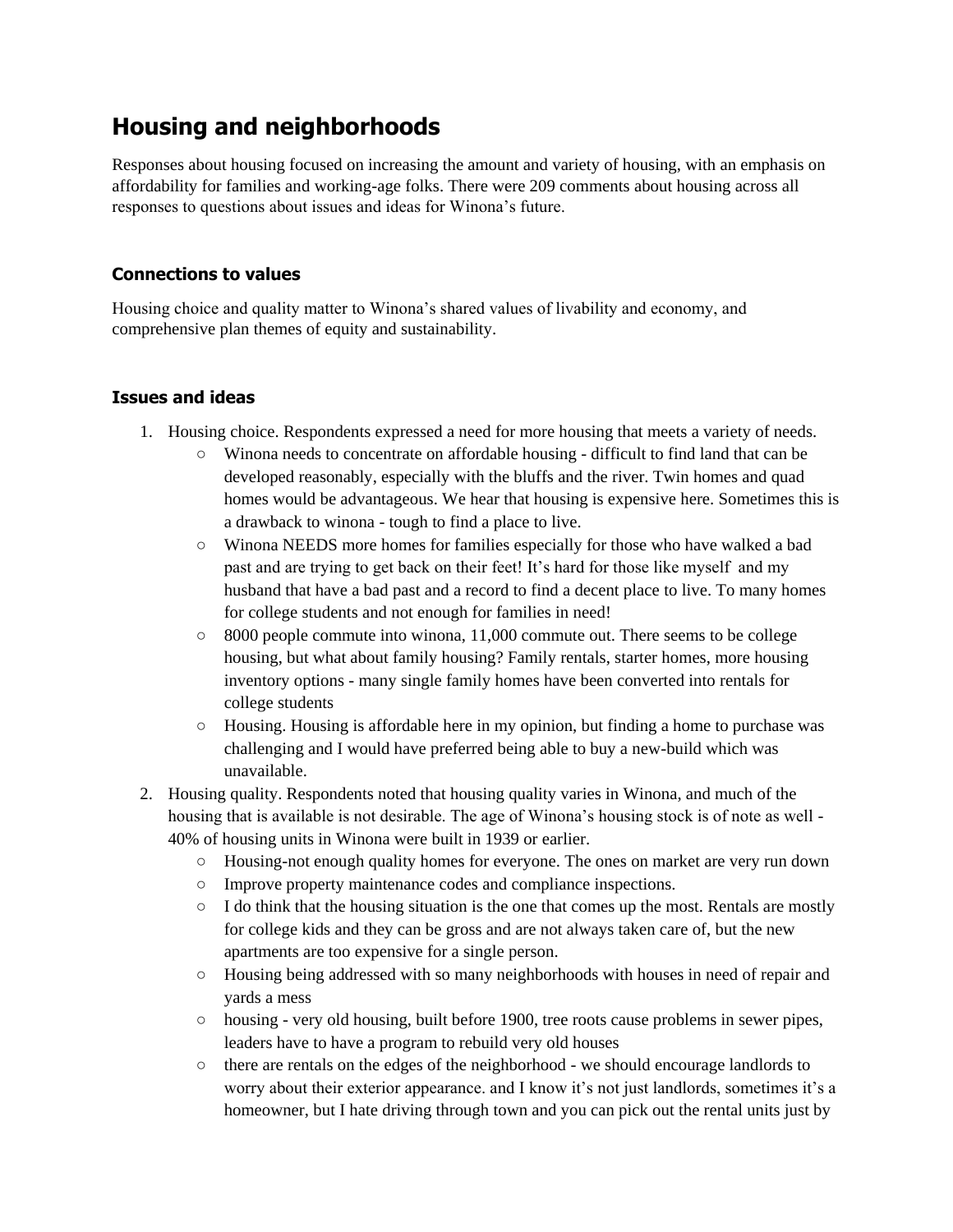how they look from the outside. some way to incentivize that. that's a sore thumb- a lot of the main roads in town are filled with rental units, and people visiting never get to see other areas of town. (first impression) what we can do to incentivize that - make winona pretty, homes have so many cool architectural features and it would be kind of cool to see that.

- 3. Historic neighborhoods in the heart of Winona.
	- Love to see more single family ownership of homes. Many young families or individuals would like to live in affordable housing in the heart of Winona so they can walk, but they can't find housing so they live outside Winona. Housing is either expensive but not nice, or really expensive and nice, but not affordable.
	- more education (about historic preservation) not only business owners and people in historic preservation districts, but also education on their responsibility as a property owner in a historic district. more education on behalf of the people who are responsible for making these decisions. When votes would go to the city council, the whole mission of the HPC would have to be described. Council should be more aware of what historic preservation commission does.
	- maybe a historic homeowners group would be helpful or a historic building group for commercial building owners. Getting support, learning rules and opportunities. Windom park neighborhood has an informal (group like that). build support from fans, and excitement too.
	- WSU selling off three of the old st teresa's buildings want to see reuse of those. hope demolition by neglect doesn't happen, and someone finds use for them.
	- up in the twin cities, the neighborhoods around the lake area, people tear down a small home and build a bigger home. When people knock down homes, it's important for them to be rebuilt in the style of the neighborhood. It's important for us to have high standards in our community - all neighborhoods have really cute charm and character and that might apply - have high standards for that type of rebuild or remodel, so it's not just fast/inexpensive. When we're reinvesting in the core of the city, how can we best facilitate that without detriment to neighborhoods.
- 4. Housing affordability. Respondents noted that both apartment and home prices create barriers for growth.
	- Improved housing that is affordable for manufacturing operators
	- Twin homes, 4-6 unit homes that people can get into. La crosse, onalaska, and holmen do that. It seems to work. 200-300,000 range.
	- new homes being built are too expensive
	- There are lots of nice new rental options, but not everybody wants to rent, and homeownership is still really important to people. Lack of affordable startup housing limits our growth
	- to do that (edu-industry partnership), we need more affordable housing for young professionals and young families. We have this kind of gap here. there's never a middle that really gets on the market. How do we create that 125-150 nice neighborhoods for up and coming professionals.
- 5. Housing equity. Respondents expressed concern that Winona's housing is segregated by income level, and a desire to see mixed neighborhoods across the city.